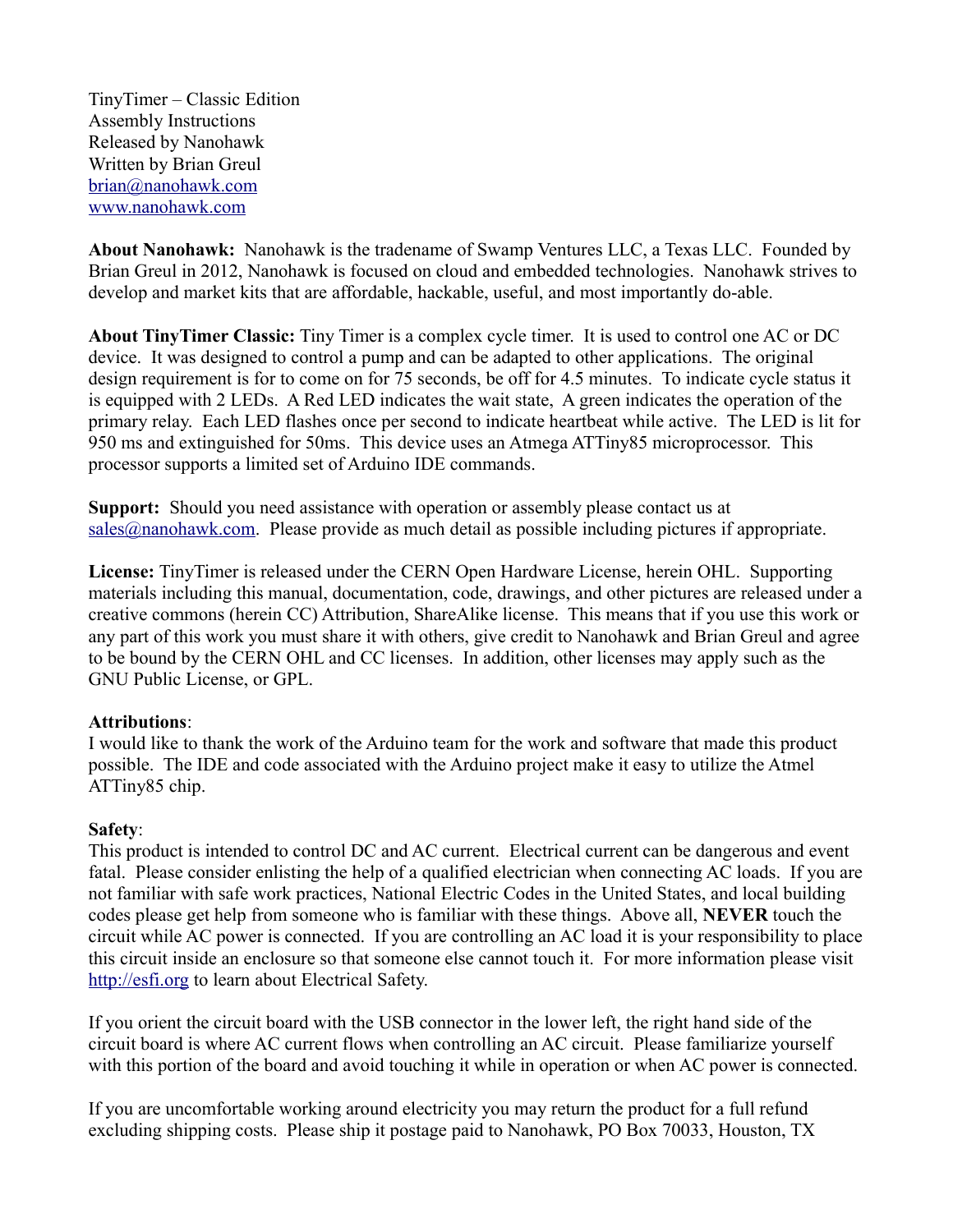77270, United States of America. Enclose a brief note that you would like a refund for safety reasons. If you have purchased a kit, the kit must be unassembled in re-saleable condition. If the kit has been started or parts are missing a deduction may be applied in order to restore the kit to saleable condition.

## **Skills Required:**

1. This product requires a limited understanding of electronics and the ability to make proper solder joints. Programming is required for this kit. An In System Programm (ISP) is required along with the appropriate cable. The ability to modify code is required to use this kit.

### **Warranty: Please see our website for current warranty information. [Http://www.nanohawk.com,](http://www.nanohawk.com/) under About.**

#### **Tools Recommended:**

• **Small slot screwdriver for connecting terminals.**

### **For assembly:**

- Soldering station or Iron
- A quality Electronics solder in a small gauge such as .020 inches. Kester makes fine solders. DO NOT use "electrical" or plumbing solder. It will destroy your kit.
- A pair of diagonal cutters or snips
- De-soldering wick
- A heat-safe work surface.
- A pen or pencil to mark off the steps as you complete them.
- A vise to hold the circuit during assembly, or an assistant.

## **Items required/recommended that are not included:**

- USB power source such as a phone charger, laptop, or computer.
- USB A to USB B cable of sufficient length.
- Enclosure and cover.
- Mounting hardware for your enclosure.
- A drill and drill bit for the enclosure
- Wire to hook up the device you wish to control.
- An external SSR for heavy duty loads.
- An ISP and 6 pin cable.

## **Step 1 – Inventory**

- In this step we will identify the various components and make sure they are all present prior to assembly.
- Please locate and check-off the following items:

| Printed Circuit Board (PCB)                                                   | Relay – Tianbo HK3FF-DC12V-SHG or<br>equivalent – qty 2 |
|-------------------------------------------------------------------------------|---------------------------------------------------------|
| $ UBB-B$ Connector – qty 1                                                    | 2 row pin strip                                         |
| $Diode - qty 1$                                                               | 2 position terminal block $-$ qty 1                     |
| Resistor, 1M 5% (brown, black, green, gold) qty 1   BC 517 transistor – qty 1 |                                                         |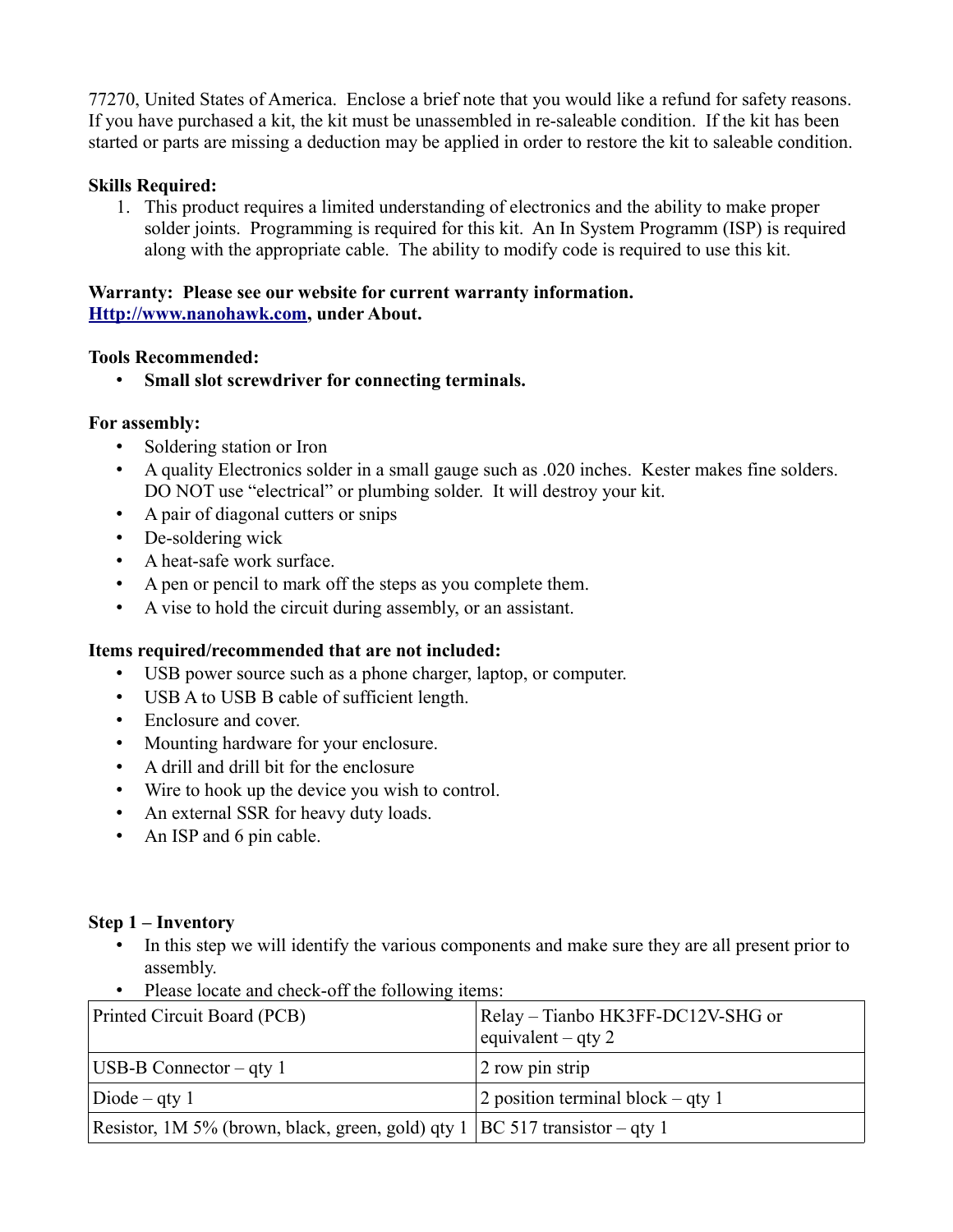| .01uf capacitor                                  | <b>ATTiny 85 Micro</b>                                           |
|--------------------------------------------------|------------------------------------------------------------------|
| .1 uf ceramic capacitor (may be marked with 104) | Resistor 100 ohm 5% Qty 3 (brown black brown<br>gold)            |
| $3$ mm LED – Green – Qty 1                       | $\frac{1}{2}$ mm LED – Red – Qty 1 NOTE: This is a clear<br>LED. |

# **Step 2 – Assembly**

|    | 1. Locate the processor. It is a 8 pin DIP chip. It has a small dot marking pin 1. There is a small<br>circle on the PCB marking pin 1. Line the two up and insert the chip into the PCB. You will<br>probably need to gently bend the pins to fit the PCB. I recommend doing this carefully and<br>gently. Hold the chip firmly and press the pins on one side against a solid surface such as a<br>table. Apply gentle pressure to slightly move the pins. Check the fit and repeat as necessary.<br>You should not try to do this all at once as it is easy to damage the pins on a chip.                                                                                                                             |
|----|--------------------------------------------------------------------------------------------------------------------------------------------------------------------------------------------------------------------------------------------------------------------------------------------------------------------------------------------------------------------------------------------------------------------------------------------------------------------------------------------------------------------------------------------------------------------------------------------------------------------------------------------------------------------------------------------------------------------------|
|    | 2. Solder the chip to the PCB.                                                                                                                                                                                                                                                                                                                                                                                                                                                                                                                                                                                                                                                                                           |
|    | 3. Locate the ISP header (2 rows of pins). Insert the short side into the PCB and hold it with your<br>finger. This part is a bit tricky to solder. You can use the tip of your soldering iron to apply<br>sideways pressure to a pin to keep it from falling. A helper is useful here. Be careful not to<br>touch the pin with your finger that you are holding with the soldering iron or you will get<br>burned! Once you have applied solder, but while the joint is still hot, use your free hand to<br>press the pin header square onto the PCB. Then remove heat and wait a few seconds for it to<br>harden in place. Finish soldering the rest of the connections being careful to not apply too<br>much solder. |
|    | 4. Install the reset switch next. Use care when inserting the legs to the PCB. It only fits in one<br>orientation.                                                                                                                                                                                                                                                                                                                                                                                                                                                                                                                                                                                                       |
|    | 5. Install the 1M ohm (brown, black, green, gold) resistors next to the ATTiny CPU. In the center<br>of the board marked R3. Solder and trim the excess leads.                                                                                                                                                                                                                                                                                                                                                                                                                                                                                                                                                           |
|    | 6. Install all other resistors, which are 100 ohm resistors (brown green brown gold)                                                                                                                                                                                                                                                                                                                                                                                                                                                                                                                                                                                                                                     |
| 7. | trim the leads on the resistors close to the board so that no excess are sticking out.                                                                                                                                                                                                                                                                                                                                                                                                                                                                                                                                                                                                                                   |
|    | 8. Install and solder the big capacitor. This is a high voltage component and I recommend getting<br>it close to the board. It functions as a filter to keep AC spikes away from the relay when<br>controlling a motor. It works in tandem with the 100 ohm resistor located near it.                                                                                                                                                                                                                                                                                                                                                                                                                                    |
|    | 9. Install the ceramic capacitor (marked 104) and solder the leads. Trim them when finished.                                                                                                                                                                                                                                                                                                                                                                                                                                                                                                                                                                                                                             |
|    | 10. Install the diode.                                                                                                                                                                                                                                                                                                                                                                                                                                                                                                                                                                                                                                                                                                   |
|    | 11. Install the transistor. Take note of the flat side of the transistor that should line up with the flat<br>side on the PCB marking. Both transistors share the same orientation. It will be necessary to<br>gently bend the pins to get them in the holes. Pull the center pin out gently and then gently<br>squeeze the two outer pins and it should fit right in. You can position the transistor to be about<br>$\frac{1}{4}$ of an inch (5mm) from the board. Solder in place and trim the excess leads. Use care as the<br>solder points are close together. NOTE: you may find it helpful to use an acid brush to sweep<br>the clippings off the board. Sure beats getting scratched by the sharp leads.        |
|    | 12. Install the LED's and solder them in place. The longer lead on the LED goes to the $+$ symbol<br>on the board. The Red LED is on the right and the Green LED is on the left (farther from the                                                                                                                                                                                                                                                                                                                                                                                                                                                                                                                        |